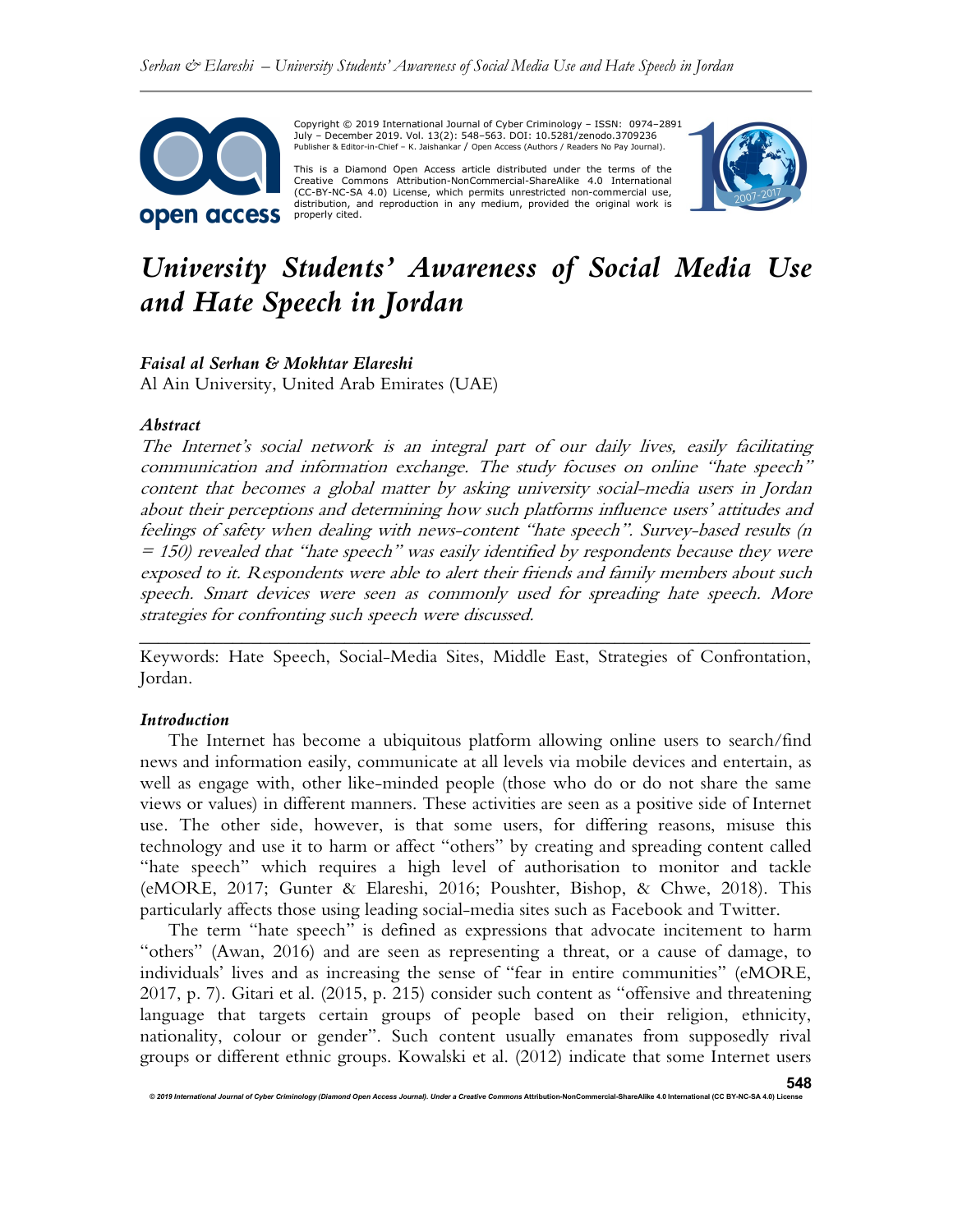

produce cyber-bullying or hate content as the Internet has provided social mobility for "others". In this paper, we have examined how "hate speech" content via social-media networks is perceived by young adults in higher education, how such content is spread via social media and whether students feel safe when online.

# 1. RELATED WORK

Internet social networks have become popular platforms. They include Facebook, Twitter, WhatsApp, etc., all of which maintain the sharing of news and information via websites and smart devices (e.g., mobile phones, laptops/tablets) which are used as hubs that allow people to express their views widely and to access similar content. Such interactivity has created new forms of communication between online users that have never been seen before (Erjavec & Kovačič, 2012; Gitari et al., 2015).

# 1.1. Hate-speech definition

"Hate speech" has always occurred in different formats in interactions between people over time in the real world (e.g., racism, discrimination) and now finds a vehicle through the virtual world as defined by Internet social networks (eMORE, 2017; Thomas, 2011). The latter has become an obvious vehicle for "hate speech" because of its easy access and the speed at which information can be sent information to many people. In general terms, there is no consensus as to what constitutes "hate speech", but similar definitions have been provided. After common usage of the term "hate speech" on social-media networks, such a phenomenon was defined, for example by Gitari et al. (2015), as being usually produced by bias-motivated and hostile users towards "others" for certain gains such as discrimination, creating fear or causing instability between countries.

According to Erjavec & Kovačič (2012, p. 900), "hate speech" is "an expression that is abusive, insulting, intimidating, harassing and/or incites violence, hatred, or discrimination". Facebook (2019) defines "hate speech" as any content that "attacks people based on their actual or perceived race, ethnicity, national origin, religion, sex, disability or disease [and] is not allowed […], however, they allow content that many people may find to be in bad taste (jokes, stand-up comedy, popular song lyrics, etc.)". Awan (2016) states that "hate speech" is any form of language used to depict people in a negative fashion regarding their race, gender, religion, ethnicity, sexual orientation or physical and mental disability. This form can be directed at an individual or generalised (directed at a group or community) with the targets going through different experiences of emotional distress caused by "hate speech".

Based on these definitions, "hate speech" seems to be produced in the discourse practices of daily life and is very accessible and easy to share with "others". In the figure below, the pyramid reveals biased behaviours growing in a complex manner. London to Hate Crime blog (2016) indicate that although the behaviours at each level negatively impact individuals and groups, as the behaviour moves up through the levels, it has more life-threatening consequences. The upper levels are supported by the lower levels. For example, if people or institutions treat behaviours on the lower levels as being acceptable or "normal," this results in the behaviours at the next level becoming more accepted. For example, regarding the concerns over where "hate speech" advocating genocide comes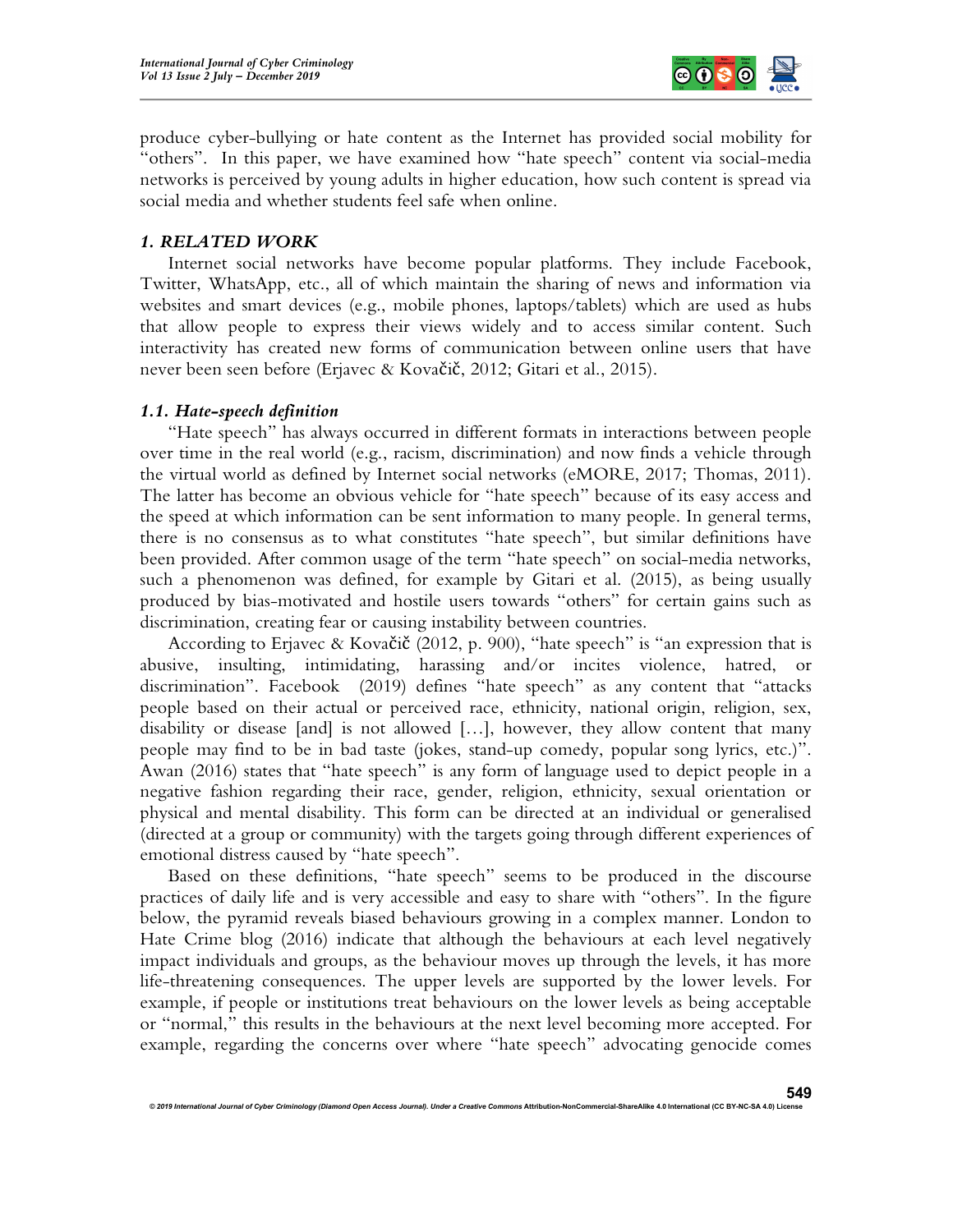from, the pyramid reveals that such hatred is built on the acceptance of behaviours described in the lower levels, and so on.



Figure 1. ADL pyramid of hate speech

Source: Anti-Defamation League (ADL) 2018

In the Middle East, an increase in hatred cases was observed in relation to several terrorist attacks and violence, e.g., in Syria, Iraq and Jordan, in recent years, especially since the Arab uprisings of 2011 that resulted in a refugee crisis affecting several Arab and EU countries (eMORE, 2017). Moreover, during these uprisings, many refugees crossed the Mediterranean to EU countries, such as Sweden, Norway and Germany, with the latter country officially welcoming them. But the refugees started to face a pattern of criticism and hatred over the possibilities of their taking local jobs and these criticisms were widely shared on social media such as Twitter (e.g., #RefugeesNotWelcome) and Facebook (Awan & Zempi, 2017).

onal of Cyber Criminology (Diamond Open Access Journal). Under a Creative Commons Attribution-NonCommercial-ShareAlike 4.0 International (CC BY-NC-SA 4.0)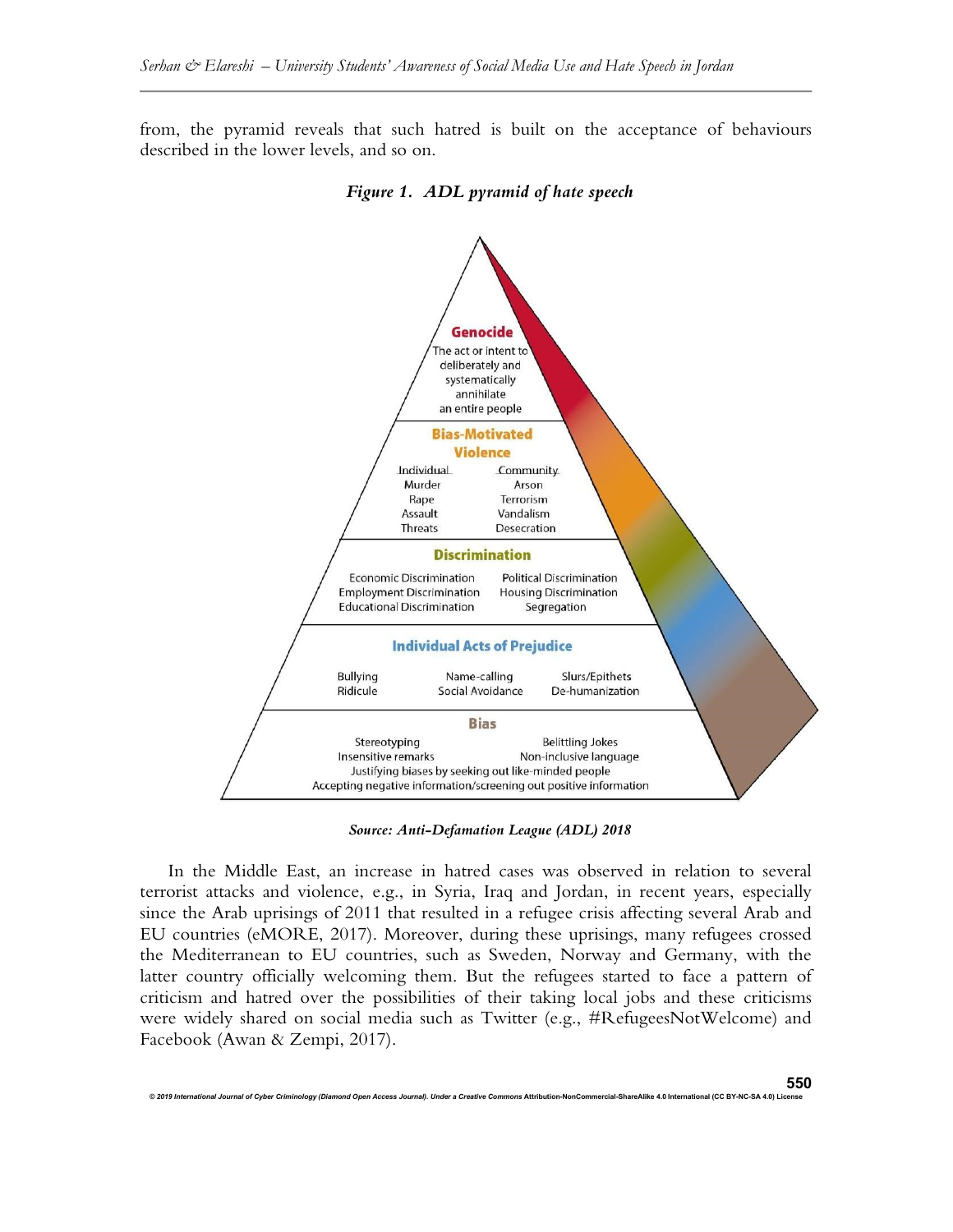

Internet social networks have empowered users to express their individual voices at an almost marginal cost. However, there is also a dark side to this practice as social media enable online harassment, cyber-hate, cyber-bullying and anti-social behaviour. Olteanu et al. (2018) observe that violent attacks by extremists tend to lead to more messages directly advocating violence offline and to online "hate speech". It polarises "us" against "them", resulting in many cases of offensive language usage, as Mondal et al. (2017) indicate. In the US, in 2014, 60% of Internet users indicated that they had witnessed offensive namecalling, with 25% having seen someone physically threatened. In Jordan, the authorities adopted the Electronic Crimes Law (No. 27, 2015), stringent legislation countering any online/offline "hate speech" alerting anyone to incite hatred against "others" based on their race, religion and sexual orientation through any means of communication and using any forms such as words, audio, messages and photos. Such legislation enables the authorities to monitor and tackle the flow of such content, especially that posted anonymously. This has led to an extensive reaction on social networks and to the examination of online "hate speech" by some platforms, such as Facebook and Twitter, which seem to have primarily adopted a merely reactive policy to dealing with "hate speech" reported by their users (Mondal et al., 2017).

Some research has found that some social networks have been used to facilitate intolerance and online "hate speech" against "others" (Erjavec & Kovačič, 2012; Kottasová, 2017; Potok, 2017). For example, Hall's (2013) statement that the Internet has been increasingly used as a vehicle for hate is seemingly undeniable. Freedom of expression is one of the most important elements for anyone. The founder of liberalism, John Mill (1978), argues that opinions [expression] should lose their intangibility if expressed in circumstances that could lead to the promoting of harmful acts against anyone. Littler and Feldman (2015) found that 73 per cent of reported incidents targeting Muslims had occurred online. They revealed how social-media sites were used to contribute to an atmosphere of intolerance in the portrayal of others (e.g., Muslims). In 2013, Facebook was forced to respond to a letter (published in Huffington Post, 2013) by several celebrated women who had been threatened with online violence and who claimed that there had to be a zero-tolerance approach to any jokes about "rapes" on Facebook (Lee, 2013).

Muslims (or Arabs) have often been targeted and stereotyped by Western media (ADL, 2016; Ibrahim, 2010; Olteanu et al., 2018; Sampathkumar, 2017). The Internet's social networks have led this wave, with several stories being reported about the targeting of such minorities as refugees in the EU. Facebook, based on its own standards, chose not to remove images and content in 2013 targeting Muslims, as Oboler (2013) reported, which raised concerns about the ethical standards of online media and how they should be regulated and monitored. Afterwards, Facebook agreed to remove some "hate speech", as defined by their definition. For instance, in 2019, Facebook banned content supporting any white-supremacy or white-nationalist movement.

# 1.2. The Internet in Jordan

The usage of the Internet among Jordanian households, as in most Arab countries, has increased in the last few years. Out of a total population of 9.99 million (median age 23.2), 90 per cent of citizens have a smart phone / smart device, 89 per cent have an Internet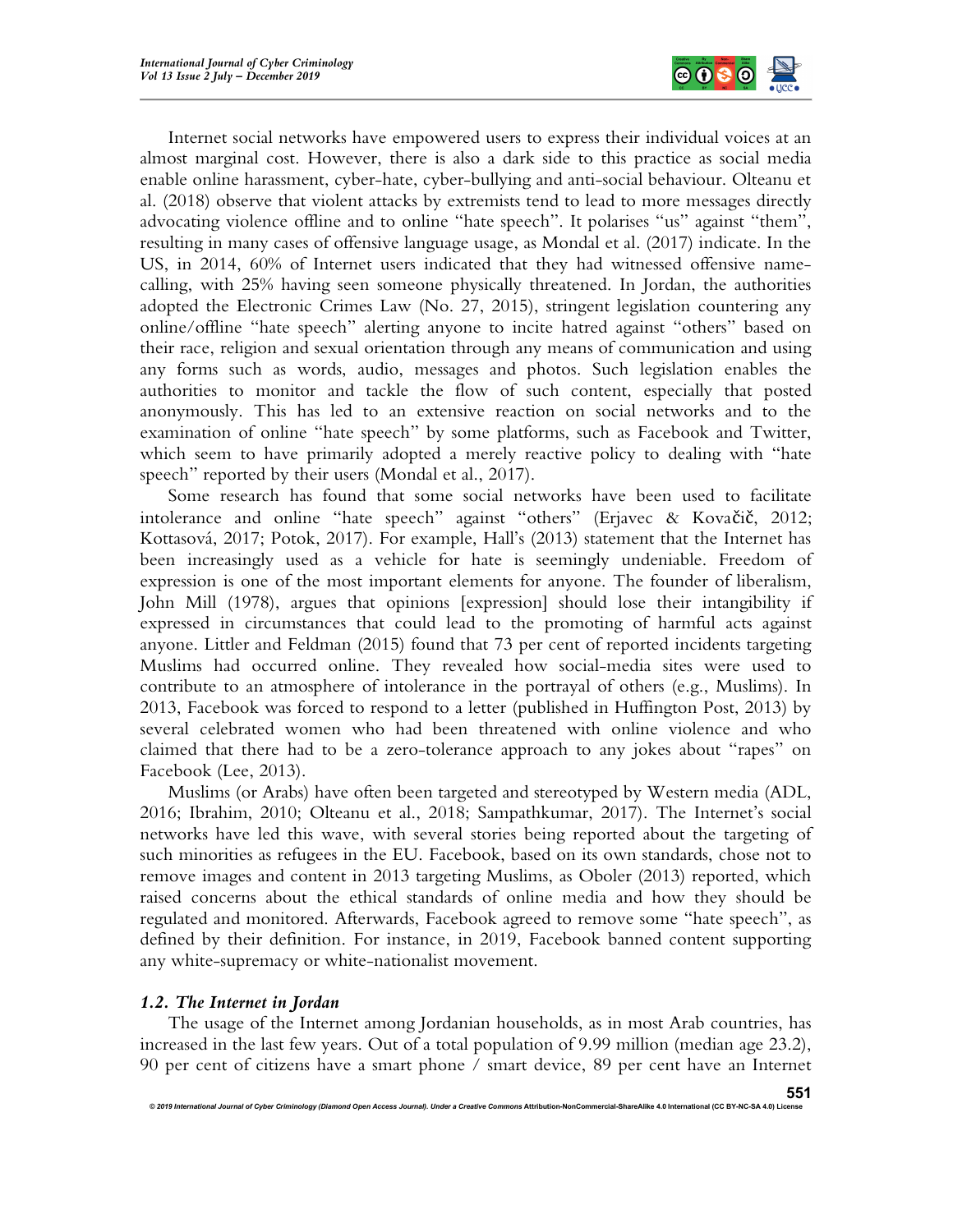subscription and 33 per cent use PCs, as reported by the ICT Ministry (2018); (see also Poushter et al., 2018). A total of 58 per cent of the population are active social-media users with 80% having mobile-phone subscriptions and 54 per cent being active socialmedia users. Moreover, Facebook's total advertising audience in Jordan has reached 5.50 million (55.0%) monthly active users (58% males, 42% females), with 2.10 million Instagram users (Hootsuite, 2019). However, Snapchat is most popular in Jordan in terms of looking for posts and stories from social-media influencers, as reported by Dennis et al. (2019). A study conducted by Poushter et al. (2018) and supported by the Pew Research Centre found that more educated people (89%) used the Internet for different matters than did less-educated ones (73%).

In comparison, Lebanon (80%) and Jordan (76%) are considered to have the highest rates of smartphone ownership among emerging and developing countries (Poushter et al., 2018). The Internet's social networks are used for different reasons, such as entertainment, communication, education, news and information (Al-Tarawneh, 2014). However, given that they are the largest category using such platforms, young people might be perceived as being "vulnerable" to information in the sense that they tend to lack filtering and tend to be credulous regarding online news information (Abu-Shanab & Al-Tarawneh, 2013).

Online social networks led the wave of Arab uprisings in 2011, which reached Jordan in the form of protests in some main cities as a result of economic conditions, poverty and a high rate of unemployment (Al-Tarawneh, 2014). Such movements used social-media networks to spread their message and citizens were able to use these networks to follow up news and information from the activists and protestors who called for political, economic and social reforms and who supported the opposition parties and youth movements. The Jordanian government stepped in and took the lead by opening dialogue with the opposition and taking control of the Internet's social communications.

## 1.3. Strategies for confrontation

As occurred in other parts of the Middle East, Jordan witnessed several terrorist attacks led by radical groups affiliated with "ISIS" or other groups, particularly incidents in December 2016 which resulted in several locals being killed, including officials and foreign tourists. As a result, the government announced and amended its Cyber-Terrorism Law to criminalise those who caused the attacks. This legislation included the 2015 ecrimes law that was linked to "hate speech" content (Roth, 2018). Before this, the National Policies Council in 2014 announced a comprehensive cyber-crime and counterextremism strategy, dealing with such matters as terrorist attacks (Al-Sharafat, 2018) and focusing on culture/religion, democracy and human rights.

In September 2017, the government retracted legislation on social media as it was satisfied with amendments to the e-crime law of 2015. For example, Article 10 of the draft law indicated a penalty of:

imprisonment for a period of no less than one year and no more than three years and a fine between 5,000 to 10,000 Jordanian dinars to anyone who publishes or re-publishes what is 'hate speech' through social media or the Internet or any information systems.

onal Journal of Cyber Criminology (Diamond Open Access Journal). Under a Creative Co $\,$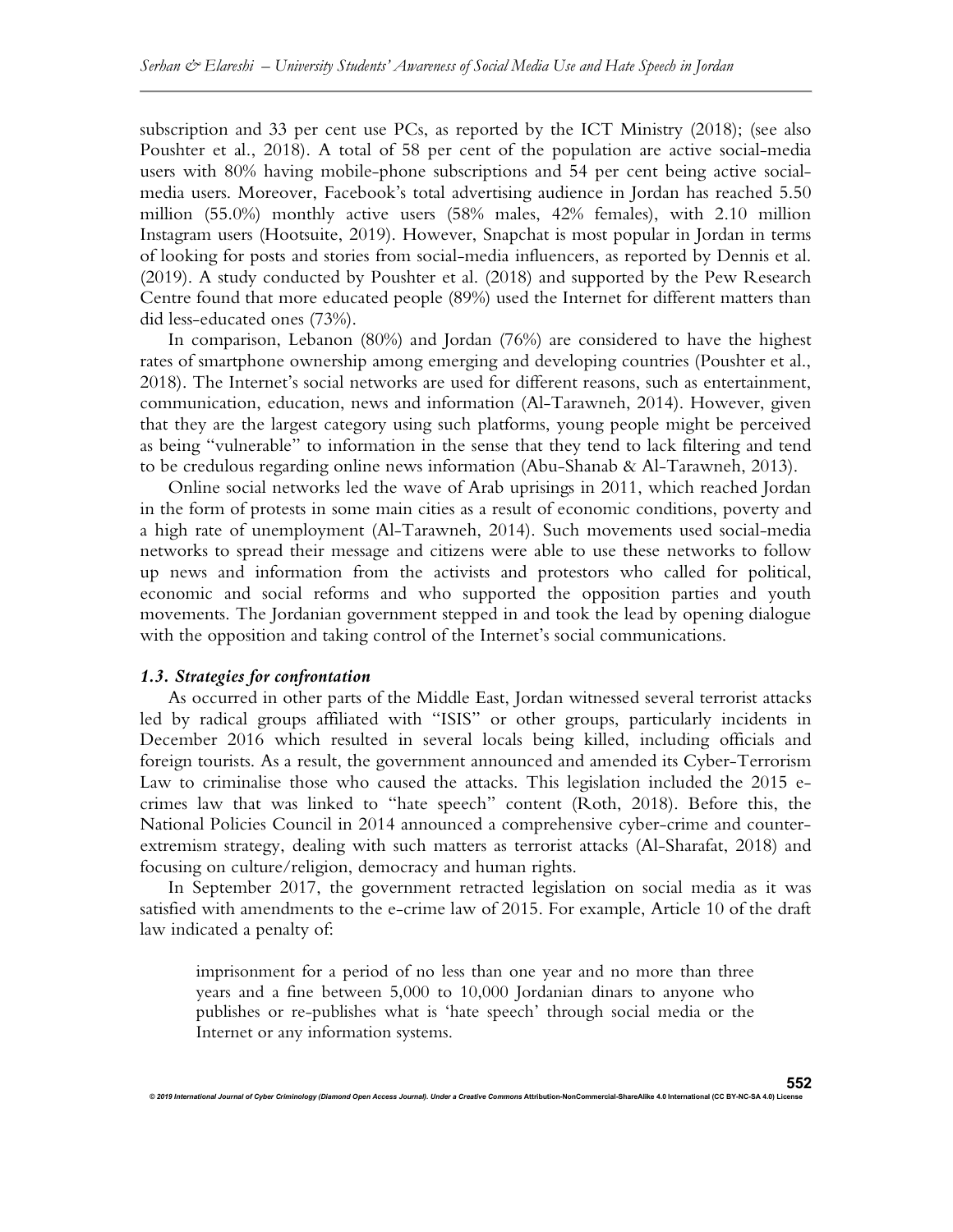

With the multiplicity of media practices, especially in the digital age with information combining "propaganda" and hatred against "others", it has become necessary to recall the fundamental rules of the media profession and to ask about the journalists' identities, their actual job, their mission, their roles in the community and their rights, duties and responsibilities. This is because some media (offline/online) has witnessed a significant decline in its moral practices over the last decade or so in terms of delivering news and information with regard to the Arab uprisings of 2011, as a result of technological developments in media use with people being able to receive and share information themselves. Today, most people get their news through smart devices (on the go) and through the Internet which, for various reasons, has led to the spreading of hate content and media production has become influenced by one view or another. Such influence requires the need to recall, and adhere to, professional values. Journalism has basic principles – such as upholding the facts, the human spirit, respect for "others", transparency – to which all journalists and all political and social actors, including users of social media, must adhere. This is because the concepts of freedom of expression and freedom of opinion are essential elements guaranteed by international human-rights law (Article 19 of the Universal Declaration of Human Rights 1948).

Based on the above discussion, this study seeks to determine how online "hate speech" content is perceived by university students, the better to understand such a phenomenon in the digital age, especially those examples posted on Internet social networks. In particular, the study focuses on two main research questions.

RQ: How is online "hate speech" perceived? We want to understand how our respondents perceive such content (words and phrases) through their social-media networks and how they deal with it.

RQ: What are the perceptions of respondents regarding freedom of expression through the Internet and social-media networks? We want to know how people should express themselves on the Internet and on social media without showing hatred for "others".

# 2. METHODOLOGY

# 2.1. Participants and sample

The data included a random sample of undergraduate university students (all levels and faculties) at Zarqa University because this is the largest and most popular private Jordanian university, with more than 9000 enrolled students. The university itself is located just 6 km to the east of the capital city, Amman. A consent form regarding participation in the study was conducted. In order to ensure a representative sample, the number of courses chosen was arranged to coincide proportionally with the number of students majoring in disciplines offered by those faculties. From all enrolled students, more than 200 respondents from 13 faculties were recruited and, after filtering, 150 respondents were gathered. To carry out this study, approval from the participating university's Institutional Review Board was sought, with respondents assured that they would remain anonymous. Once approval was obtained, the survey questionnaire was administered in classrooms, with either the first author or an assistant as moderator, during the spring semester (March-April) of 2017.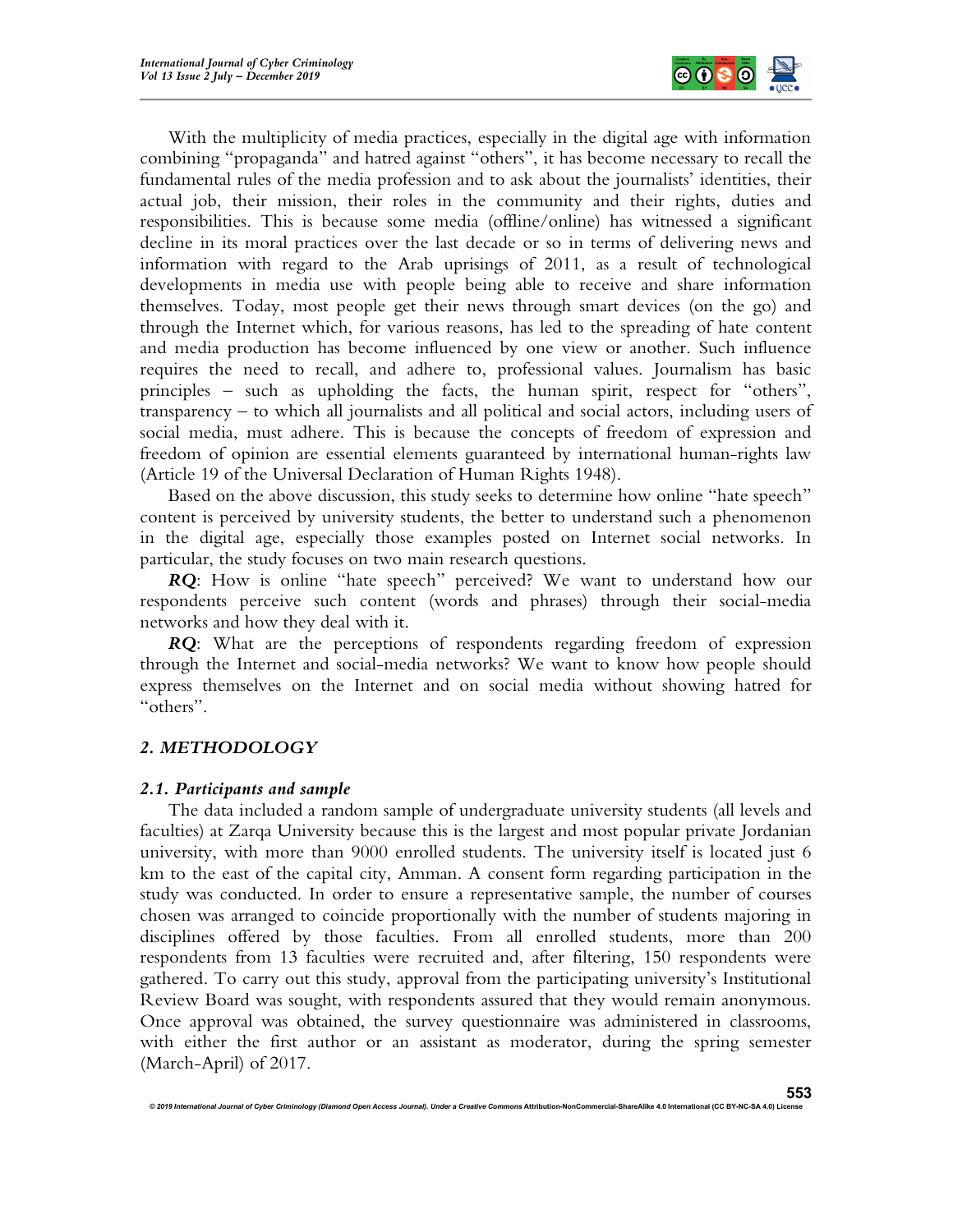#### 2.2. Questionnaire

A pre-structured questionnaire was designed in Arabic (the official language), with a range of different questions related to views on social-media use (old/new), attitudes, perceptions of online "hate speech" content, reaction to such content, whether respondents felt safe when they expressed their views on the Internet and whether online content should be controlled and monitored by the authorities.

Heightened interest in Internet social-network use and the effects of using them as platforms for everyday habits has inspired many to develop different instruments, based on qualitative and quantitative approaches, to measure content, text, perceptions, attitudes and practices (Awan, 2017; Erjavec & Kovačič, 2012; Gitari et al., 2015; Mondal et al., 2017). This study is based on a survey instrument that seeks to understand how university students perceive online "hate speech" through social-media networks. Therefore, the study used a variety of measures related to the quantitative approach. Use of the selfreporting method was encouraged and appreciated as this can be quite useful in understanding different angles regarding how people perceive and feel about such phenomena; (see for e.g., Roebuck, Siha, & Bell, 2013).

# 3. RESULTS

Table 1. Sample characteristics

| <b>Item</b>                   | $\boldsymbol{N}$ | $\frac{\theta}{\theta}$ |
|-------------------------------|------------------|-------------------------|
| Gender                        |                  |                         |
| Male                          | 82               | 54.7                    |
| Female                        | 68               | 45.3                    |
| Jordanian*                    | 145              | 96.6                    |
| Age                           |                  |                         |
| 18-20                         | 50               | 33.3                    |
| $21 - 25$                     | 86               | 57.3                    |
| $>26$                         | 14               | 9.4                     |
| <b>Education level</b>        |                  |                         |
| First year                    | 50               | 33.4                    |
| Second year                   | 45               | 30.0                    |
| Third year                    | 20               | 13.3                    |
| Fourth year                   | 35               | 23.3                    |
| <b>Usage</b>                  |                  |                         |
| Internet hours per day (avg.) |                  | 2-4 hour                |
| PCs (avg.)                    | 29               | 19.3                    |
| Laptop/tablet (avg.)          | 43               | 28.7                    |
| Smartphone (avg.)             | 78               | 52.0                    |
| <b>Accessing point</b>        |                  |                         |
| Home                          | 28               | 18.7                    |
| Café                          | 42               | 28.0                    |
| University                    | 70               | 46.7                    |
| Sports club                   | 10               | 6.6                     |
| Total                         | 150              | 100%                    |

\* Note: Although we did not ask respondents to justify their nationality, it is normal to find many Jordanians who are originally Palestinian and who settled in Jordan as a result of the wars of 1948 and 1967.

© 2019 International Journal of Cyber Criminology (Diamond Open Access Journal). Under a Creative Comr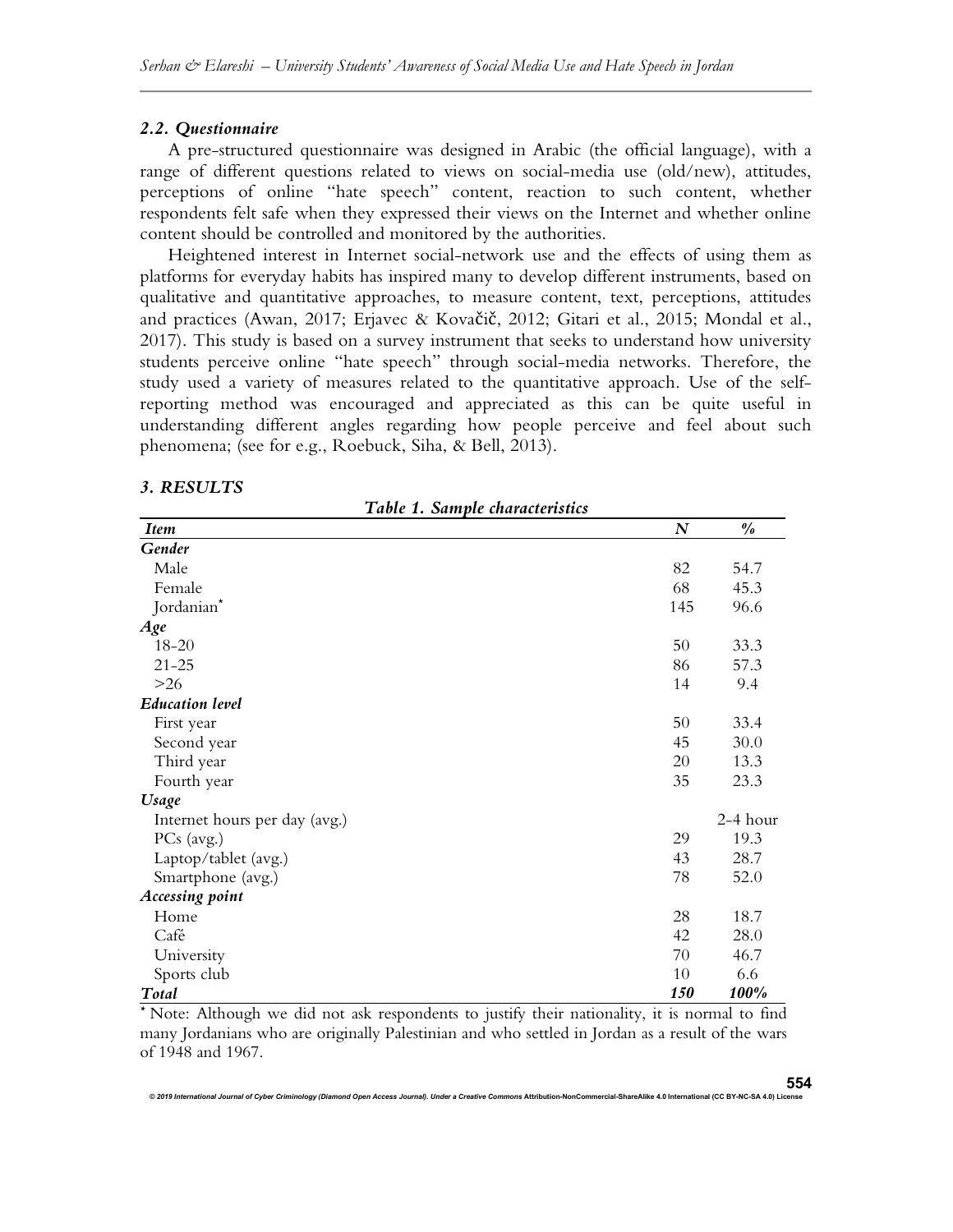

As the sample was composed of undergraduate students, some statistics are primarily descriptive (percentages) as the main questions did not make definitive statements of cause and effect or correlation (Roebuck et al., 2013). As shown in Table 1, respondents were aged between 18 and 26, with the majority (57.3%) aged from 21 to 25. In this analysis, the gender of the respondents was distributed, with male students (54.7%) being more numerous than females (45.3%) and the overwhelming majority were Jordanian. Those in their early education years were more numerous than those their in middle and late years.

# 3.1. Internet usage

When respondents were asked how much time they spent on the Internet, approximately half indicated that they spent an average of 6-8 hours weekly (53%), with 21% spending between 4-6 hours weekly and 11% and 8% respectively spending 2-4 or 1- 2 hours weekly. Similar results were cited by several other studies (Dennis et al., 2019; Di Gennaro & Dutton, 2006; Ramirez, 2003; Roblyer, McDaniel, Webb, Herman, & Witty, 2010; Ziani & Elareshi, 2016). Such studies have highlighted increasing use of the Internet and social media for different purposes. For example, Facebook was found to be used effectively among academics and university students and, as a result, these groups spent a considerable amount of time on social media (Ziani & Elareshi, 2018).

When respondents were asked about what device(s) they mostly used to access Internet social networks, 52% reporting using smartphones, 29% used laptops or tablets and 19% used PCs. This is not surprising at all, since smart devices (phones, tablets, laptops) now have a multiplicity of functions that allow their users to connect easily to the Internet "on the go", whereas PCs have limited options compare with smart devices (Roebuck et al., 2013; Ziani & Elareshi, 2016). In Jordan, where fixed Internet use is not accessible for everyone and mobile connections are extremely useful platforms for people accessing news and information, such a result is confirmed by Poushter et al. (2018), who found that ownership of mobile-phone devices rose from 51% in 2015 to 76% in 2017.

Respondents indicated that they accessed the Internet in different places (Table 1). As they are young adults, locations such as the university and cafés would fit perfectly with their time and activities. Therefore, it is logical that they would look for news and information while in university or chatting in cafés. It is also the case that some universities and public places (e.g., cafés) allow their consumers access to "free" Wifi. Females (59%) were more likely than males (45%) to access the Internet at home and at university (66% vs. 53% respectively), while – as expected – more males  $(75%)$  indicated that they accessed the Internet in cafés than did females (53%).

# 3.2. News-source media that are most influential on students' attitudes

Respondents were also asked to think about which news sources could have influenced their attitudes towards different matters. It appears that the most influential news media in the eyes of our respondents was the Internet (47%), followed by mobile phones (23%) and TV (18%). Our results support the work of Ziani and Elareshi (2016) who found that the Internet and mobile phones became in-demand media for sending and receiving news and information, especially among young people (Dennis et al., 2019). Internet social networks were also found to provide opportunities for communicating with

© 2019 International Journal of Cyber Criminology (Diamond Open Access Journal). Under a Creative Commons Attribution-NonCommercial-ShareAlike 4.0 International (CC BY-NC-SA 4.0) Licens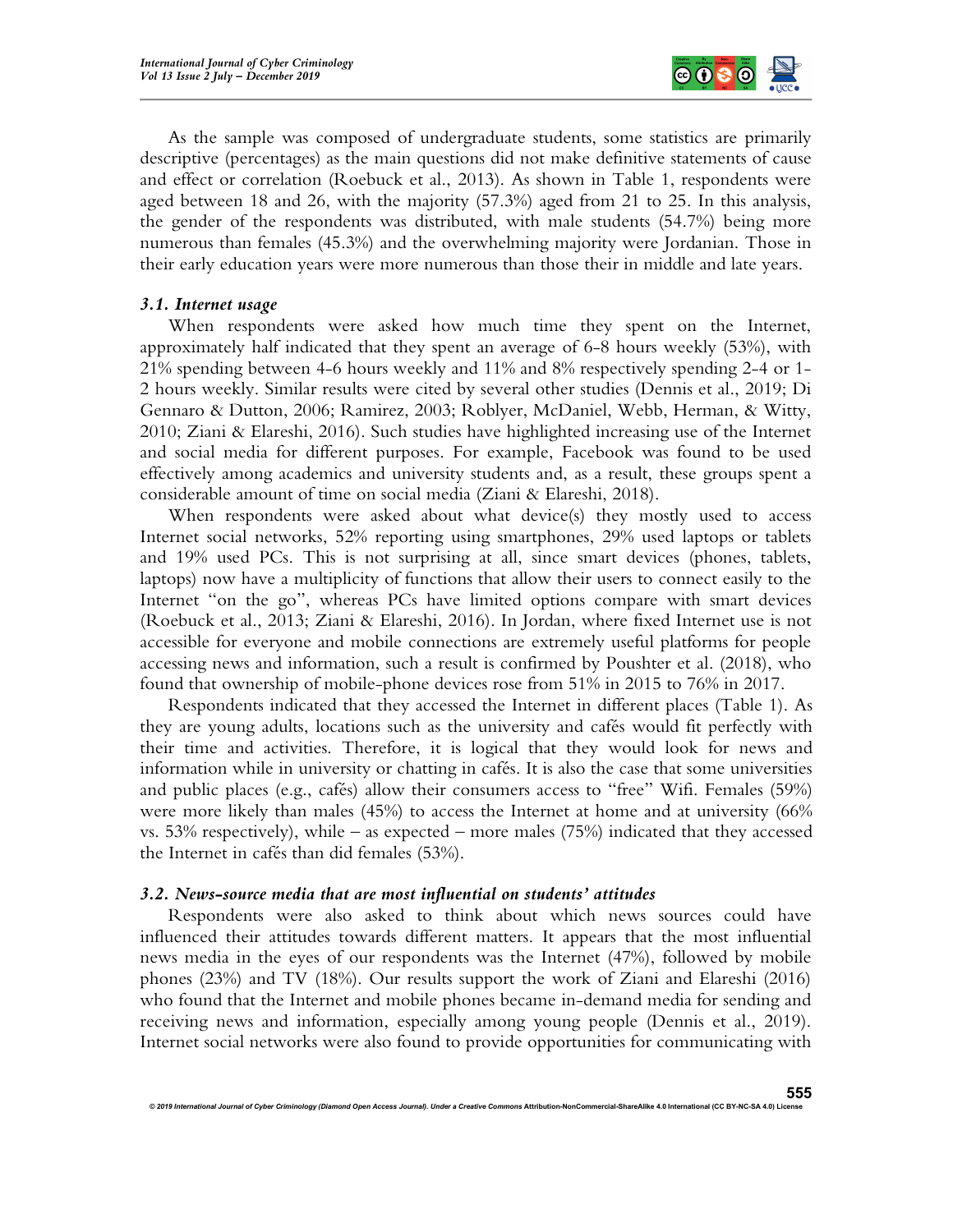"others" and to share information and young people in the Arab world are quick to embrace new technologies (Dennis et al., 2019; Salem & Mourtada, 2015).

| <b>Items</b>                      | N                 | $\frac{0}{0}$ | M  | $\%$ | F  | $\%$ |
|-----------------------------------|-------------------|---------------|----|------|----|------|
| TV                                | 27                | 18            | 15 | 16.4 | 12 | 20.3 |
| Newspaper                         | 8                 | 5.3           | 5  | 5.5  | 3  | 5.1  |
| Radio                             | 6                 | 4.0           | 4  | 4.4  | 2  | 3.4  |
| Magazine                          | 4                 | 2.7           | 2  | 2.2  | 2  | 3.4  |
| The Internet (e.g., social media) | 70                | 46.7          | 43 | 47.3 | 27 | 45.8 |
| News on mobile phone              | 35                | 23.3          | 22 | 24.2 | 13 | 22.0 |
| Total                             | <i><b>150</b></i> | 100%          | 91 | 100% | 59 | 100% |

Table 2. Most influential news media on students' attitudes

Males (47.3%) were slightly more likely than females (46%) to say that the Internet was the most influential platform on students' attitudes, compared with news on mobile phones and TV. Less important platforms, in terms of influence, were newspapers, magazines and the radio. These results also support the findings of Al-Tarawneh (2014) and Abu-Shanab and Al-Tarawneh (2013), who found that Jordanians were now becoming more technology-savvy users of the Internet where they communicated, collaborated and shared all sorts of news and information, especially after the Arab uprisings of 2011. Dennis et al. (2019) found that more Jordanians were likely to get news and information from social-media influencers than from newspapers.

# 3.3. "Hate speech" definition

An open question asked respondents to define the concept of "hate speech", especially through Internet social networks. The majority of respondents defined online "hate speech" as any content that would harm or insult any individual or group based on his/their ethnicity, race, gender, beliefs and background, in the form of words and phrases used on the Internet. They said that it involved someone, or a group of people, humiliating or ridiculing "others" not belonging to the same group. Respondents also emphasised that Internet social networks helped the creators of "hate speech" because of the ease and unlimited access offered to facilitate such content and behaviour, with everyone thinking that they are free to do whatever they want. This finding showed that respondents were aware of online "hate speech" that was spread on the Internet. This might be why respondents indicated that they had experienced some online "hate speech" from "others", especially through Internet social networks in the form of words (53%) or expressions (18%).

Respondents also confirmed that Internet social networks were mostly used to spread such content, with Facebook (85%) being the top platform used for this purpose, compared with Twitter (64%), YouTube (53%), blogs (41%), email (23%) and online news (10%). This is a similar finding to that of Oboler (2013) who gave examples of Facebook content pages related to "hate speech" that were clearly marked, especially targeting Muslims, Islam and minorities (e.g., the Rohingya minority in Myanmar). Although more people use Facebook for communication and for sharing information etc.,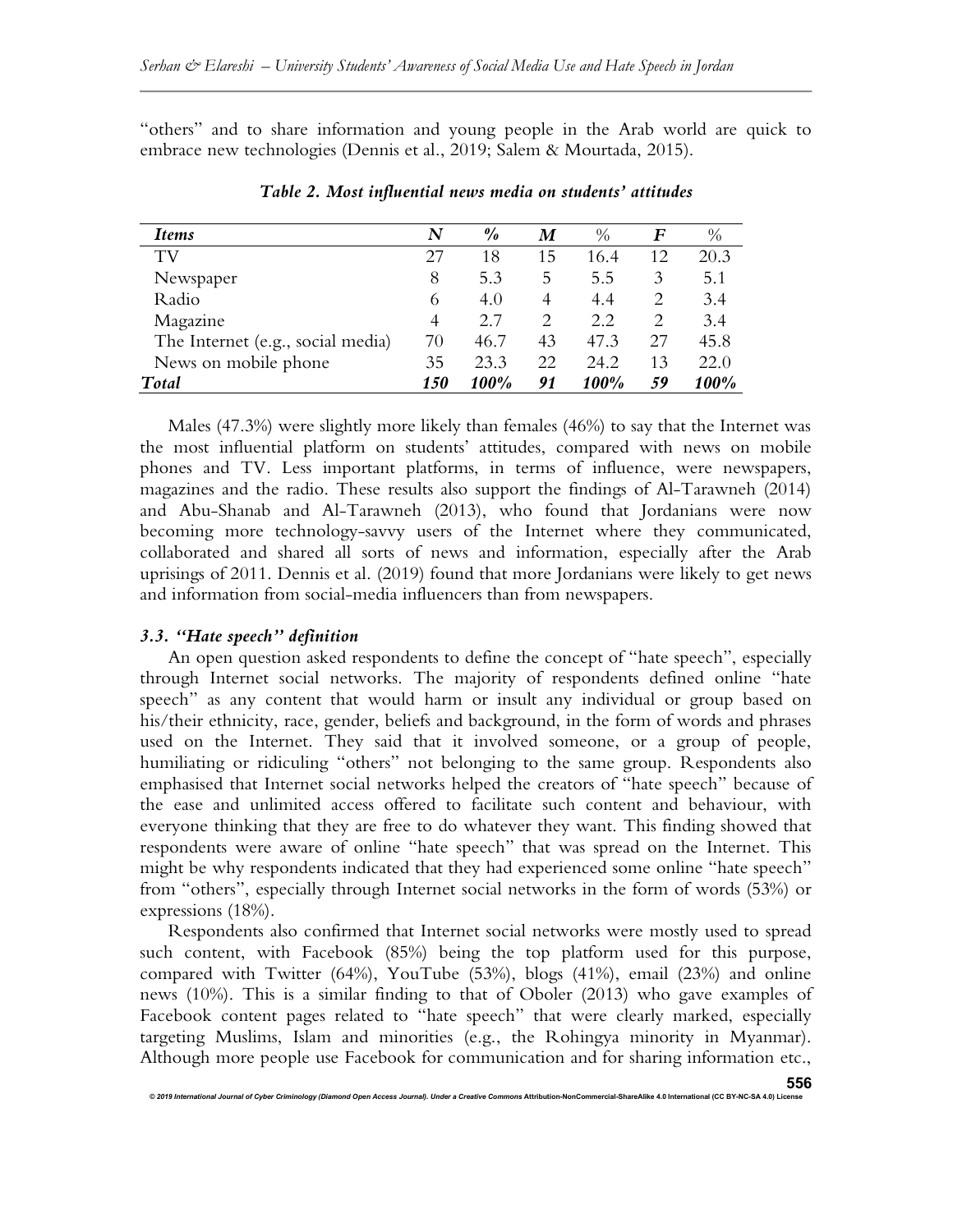

female students (78%) were more likely to do so than males (59%), indicating that Facebook allowed more of its users to attack "others" on different matters. This is a result supported by Awan (2017) who said that Facebook was used to allow many "hate speech" offences to be committed against "others", such as Muslims, and as a result of international pressure the company admitted in 2016 that it did not do enough to control the flow of "hate speech". Therefore, it introduced new policies to stop those who spreading "hate speech" content in different places, especially those targeting refugees in some EU countries (Associated Press, 2016; eMORE, 2017; Ingber, 2019).

| <i>Items</i>                                                | N   | $\frac{0}{0}$ | M   | $\frac{0}{0}$ | F   | $\frac{0}{0}$ |
|-------------------------------------------------------------|-----|---------------|-----|---------------|-----|---------------|
| I start with a counter campaign                             | 5   | 3             | 3   | 2.5           | 2   | 3.0           |
| Inform the authorities                                      | 13  | 7.3           | 6   | 5.1           | 7   | 10.6          |
| Ask someone for advice                                      | 17  | 9.3           | 10  | 8.5           | 7   | 10.6          |
| Join a group that creates a counter-media<br>campaign       | 27  | 15            | 19  | 16.1          | 8   | 12.1          |
| I respond directly                                          | 43  | 23.4          | 29  | 24.6          | -14 | 21.2          |
| I don't care about the post and preferred<br>not to respond | 70  | 37            | 46  | 39.0          | 24  | 36.4          |
| I pass the post to friends                                  | 9   | 5.0           | 5   | 4.2           | 4   | 6.1           |
| Total                                                       | 184 | <b>100%</b>   | 118 | 100%          | 66  | 100%          |

# Table 3. Methods used to respond to "hate speech"

Respondents had different reactions and attitudes in responding to online "hate speech" content, with 67% indicating that either they did not care about such a post, or preferred not to respond, whereas some (43%) said that they did respond directly to the post. It seemed that some (35%) preferred to pass the post to friends, join an online group to create a counter-media campaign (27%), ask someone for advice (15%), or informed the local authorities (8%). Males (39%) were slightly more likely than females (36%) to say that either they did not care about the post or they preferred not to respond, that they were able to respond directly (males 25% vs. females 21%), or that they joined a group that created a counter-media campaign (males 16% vs. females 12%), while asking someone for advice when finding "hate content" was mentioned by females (11%) more than by males (9%).

When asked which individual or group would be more likely to be targeted by online "hate speech" (Table 4), the refugees, the homeless, foreign employees, politicians and ethnic minorities (note that no major gender differences were found here) were all mentioned. In general, this result reflected how respondents felt about such groups. It is worth saying that Jordan has faced many difficulties over many decades as a result of ongoing conflicts in the Middle East, not least the wave of Arab uprisings in 2011. People would move and migrate from neighbouring countries (e.g., Syria, Iraq, Palestine) when high-level wars and conflicts took place (Al-Rawi, 2019; Al-Rawi & Fahmy, 2018) and Jordan was considered as a possible safe place in which to settle (e.g., Palestinians at first and Syrian refugees now), although this might affect the country's socioeconomic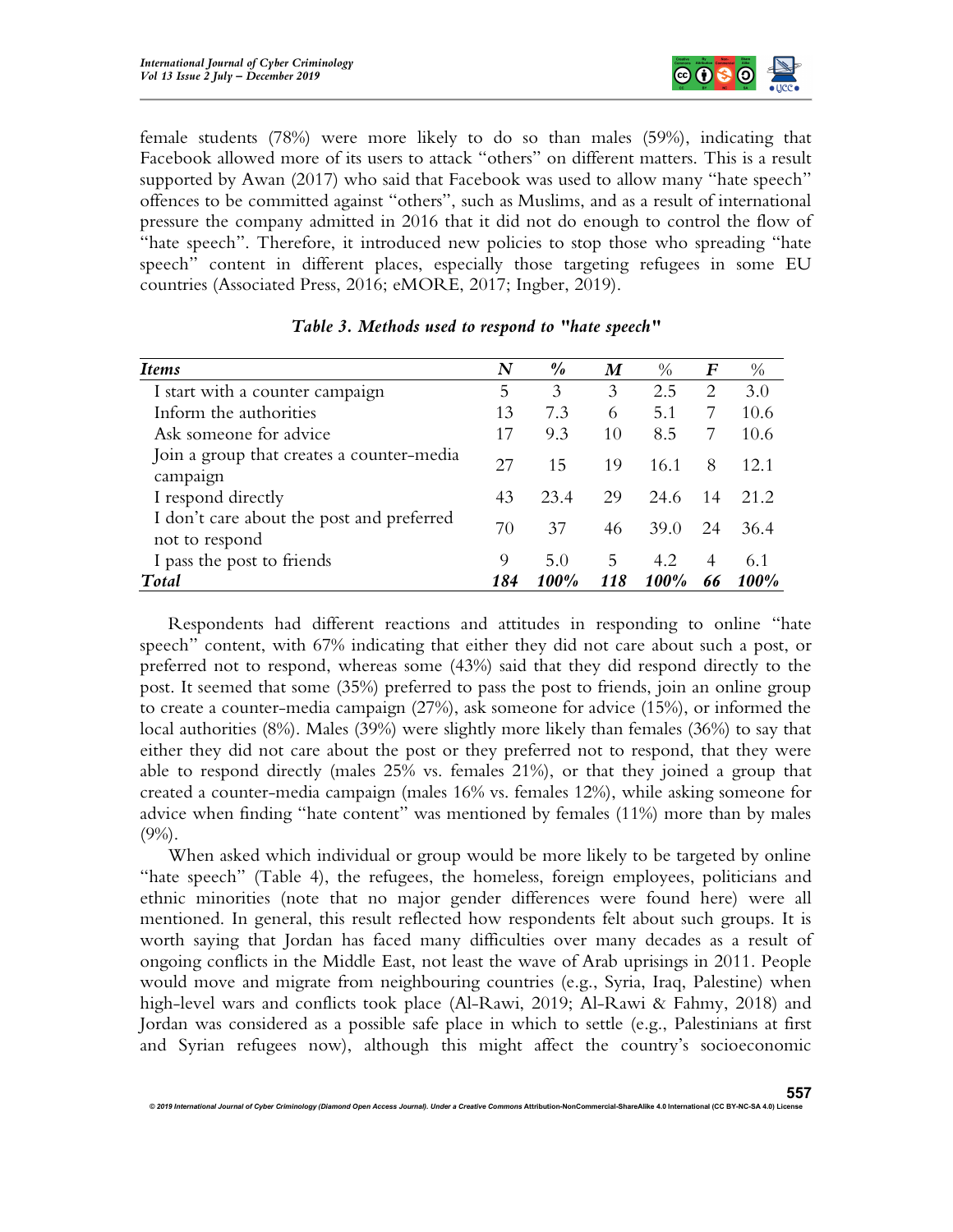conditions with "others" sharing resources with the locals (Bulbul, Kaplan, & Ismail, 2018; Dekker, Engbersen, Klaver, & Vonk, 2018).

| <i>Items</i>          | N   | $\frac{\partial}{\partial \theta}$ | M   | $\%$ | $\bm{F}$       | $\%$ |
|-----------------------|-----|------------------------------------|-----|------|----------------|------|
| Homeless              | 19  | 10.6                               | 10  | 9.0  | 9              | 13.0 |
| Refugees              | 30  | 16.7                               | 23  | 21.0 | 7              | 10.1 |
| Religious minorities  | 15  | 8.4                                | 9   | 8.0  | 6              | 8.7  |
| Ethnic minorities     | 16  | 8.9                                | 11  | 10.0 | 5              | 7.2  |
| Disabled people       |     | 3.9                                | 5   | 5.0  | $\overline{2}$ | 2.9  |
| Foreign employees     | 17  | 9.5                                | 11  | 10.0 | 6              | 8.7  |
| Foreign tourists      |     | 3.9                                | 2   | 2.0  | 5              | 7.2  |
| Women                 | 12  | 6.7                                | 3   | 2.7  | 9              | 13.0 |
| Poor people           | 6   | 3.4                                | 3   | 2.7  | 3              | 4.3  |
| Members of Parliament | 15  | 8.4                                | 10  | 9.0  | 5              | 7.2  |
| Politicians           | 16  | 8.9                                | 11  | 10.0 | 5              | 7.2  |
| Marginalized people   | 10  | 5.6                                | 6   | 5.5  | $\overline{4}$ | 5.8  |
| Rich people           | 9   | 5.1                                | 6   | 5.5  | 3              | 4.3  |
| Total                 | 179 | 100                                | 110 | 100% | 69             | 100% |

Table 4. Categories of individuals/groups targeted by "hate speech"

Further analysis was carried out to examine respondents' perceptions in terms of whether they agreed or disagreed with four statements related to online "hate speech" and how they felt about the online sphere (Table 5).

| <b>Items</b>                                                               | N   | $\frac{\theta}{\theta}$ | $\boldsymbol{M}$ | $\%$             | $\bm{F}$       | $\%$ |
|----------------------------------------------------------------------------|-----|-------------------------|------------------|------------------|----------------|------|
| I have the right to feel safe while using the<br>Internet                  | 72. | 48                      | 42               | 57               | 30             | 40   |
| The Internet is not a free zone for freedom of<br>expression               | 60  | 40                      |                  | 25 33 35 47      |                |      |
| The authorities should closely monitor any online<br>"hate speech" content | 10  | 67                      |                  | $4 \overline{5}$ |                |      |
| I support punishment for anyone publishing<br>online "hate speech" content | 8   | 5.3 4 5                 |                  |                  | $\overline{4}$ | 5    |
| Total                                                                      | 150 | 100%                    |                  | 75 100%          | 75             | 100% |

|  | Table 5. General statements for online "hate speech" |  |  |
|--|------------------------------------------------------|--|--|
|  |                                                      |  |  |

Items originally measured on Likert scale: "strongly agree" (5) and "strongly disagree" (1).

The respondents tended to highlight their concerns about use of the Internet, especially in the case of spreading hatred information. Respondents insisted on having the right to feel safe while being online, although they believed that the Internet was not a free-zone sphere for all expressions and views. Despite all this, they were more likely to reject the statement that the government should abridge speech, which is not a similar finding to that of Dennis et al. (2019), who found 75 per cent of Jordanians wanted the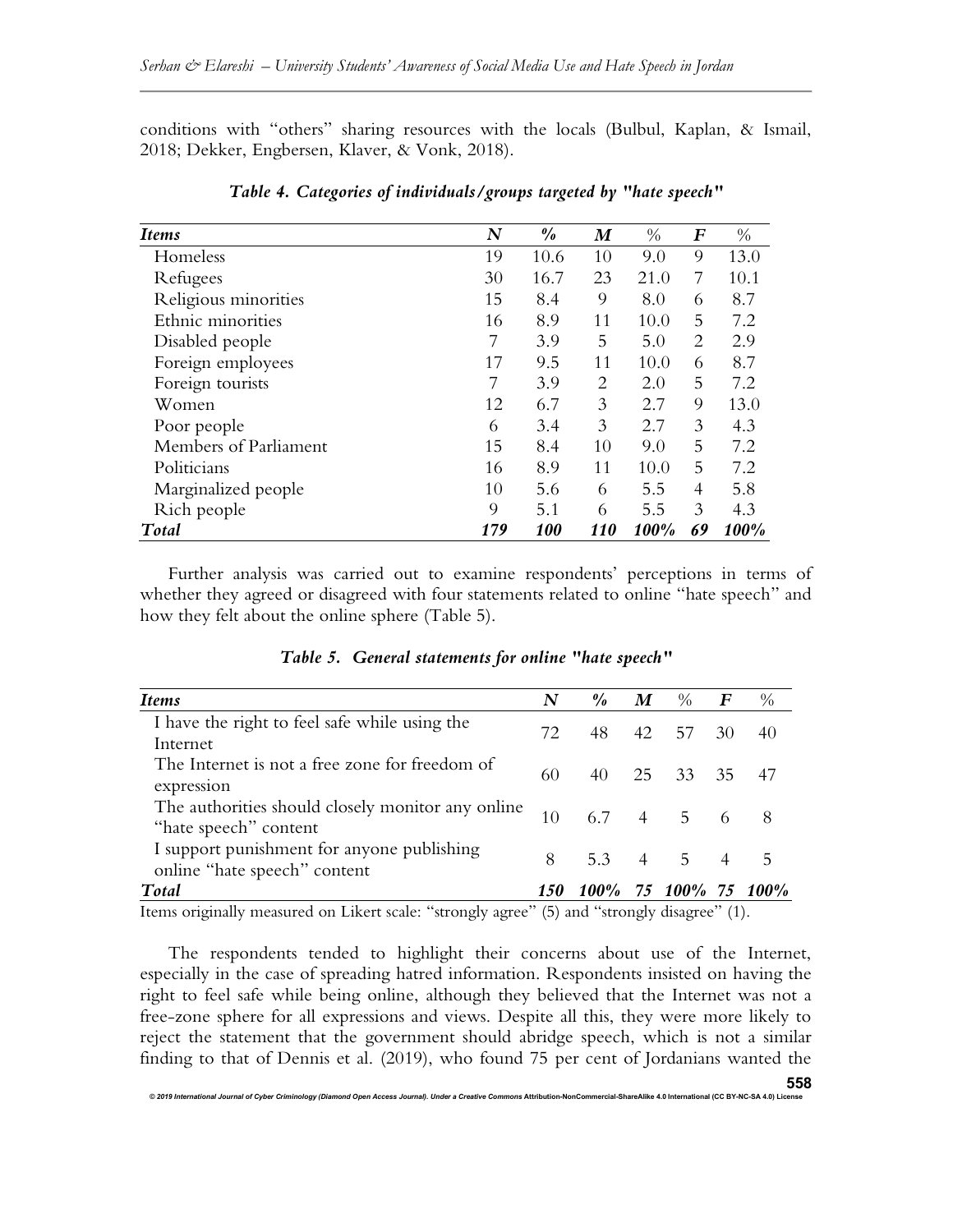

Internet to be more regulated, with support for pro-social Internet regulation – improving affordability and enhancing Internet users' privacy. Males (57%) were more likely to report that they had the right to feel safe online than females did (40%). But females (47%) indicated that they worried that the Internet was not a free zone for the expression of opinions and views.

Finally, when asked about what would motivate people to post online "hate speech" content, the answers included: "inability to confront" (65%), "people get jealous from other" (43%), "marginalisation" (34%) and "lack of legislation and deterrent laws" (23%). Less popular answers as motivations were people being isolated, or suffering from poverty or depression.

#### Conclusion

A self-reporting questionnaire was carried out to examine how university respondents perceived online "hate speech" content. Evidence emerged that Internet social networks has been patronized by online users. In this regard, the current study found that respondents spent 6-8 hours per week using the Internet. This is a result supported by several Arab and non-Arab studies which confirm the rapid growth in use of Internet social networks for different reasons (Arabian Gazette, 2015; Dennis et al., 2019; Poushter et al., 2018; Ziani & Elareshi, 2018). Ease of use, low costs and curiosity are all factors that might lead people into using the Internet (Al-Tarawneh, 2014; AlSayyad & Guvenc, 2013; Gunter & Elareshi, 2016).

Earlier research has explored cyber "hate speech" by different users e.g., extremist activists. (see e.g., Cammaerts, 2009) highlighting the difficulties in regulating such a phenomenon and in controlling it (Erjavec & Kovačič, 2012). The Internet's social media are powerful enough to influence people to act in a certain way and manner (e.g., the 2011 Arab uprisings) in which protests, violence and hatred spread across countries such as Libya and Syria and in some parts of Jordan. Such content can also leave people feeling anxiety, depression and isolation, as reported by Awan and Zempi (2017).

Although the sampling in this research was not equipped to recruit a statistically representative population of the universities in Jordan, the robustness of its findings is reinforced by their similarity to earlier studies (Dennis, Martin, & Wood, 2017; eMORE, 2017; Poushter et al., 2018). Research in the Middle East has confirmed that the Internet is widely used by different demographics (Aharony & Gazit, 2016; Dennis et al., 2019). However, mobile devices (as opposed to offline media) have become increasingly adapted for local people as information-receiving and search platforms (Abu-Shanab & Al-Tarawneh, 2013; Dennis et al., 2017; Poushter et al., 2018).

The current study found that respondents understood and were aware of online "hate speech" content, as they were able to identify the concept clearly. Online "hate speech" content is produced in different formats to target different groups (Awan, 2016; Gitari et al., 2015; Olteanu et al., 2018). However, the line between what is acceptable speech and what is "hate speech" is highly debateable and social media are merely vehicles providing opportunities for expression (see e.g., Facebook policies regarding hate content). Past studies have confirmed that social media are among the platforms used by "others" to spread "hate speech". For this reason, respondents would respond to such content in different manners, although they preferred not to do so. Respondents were able to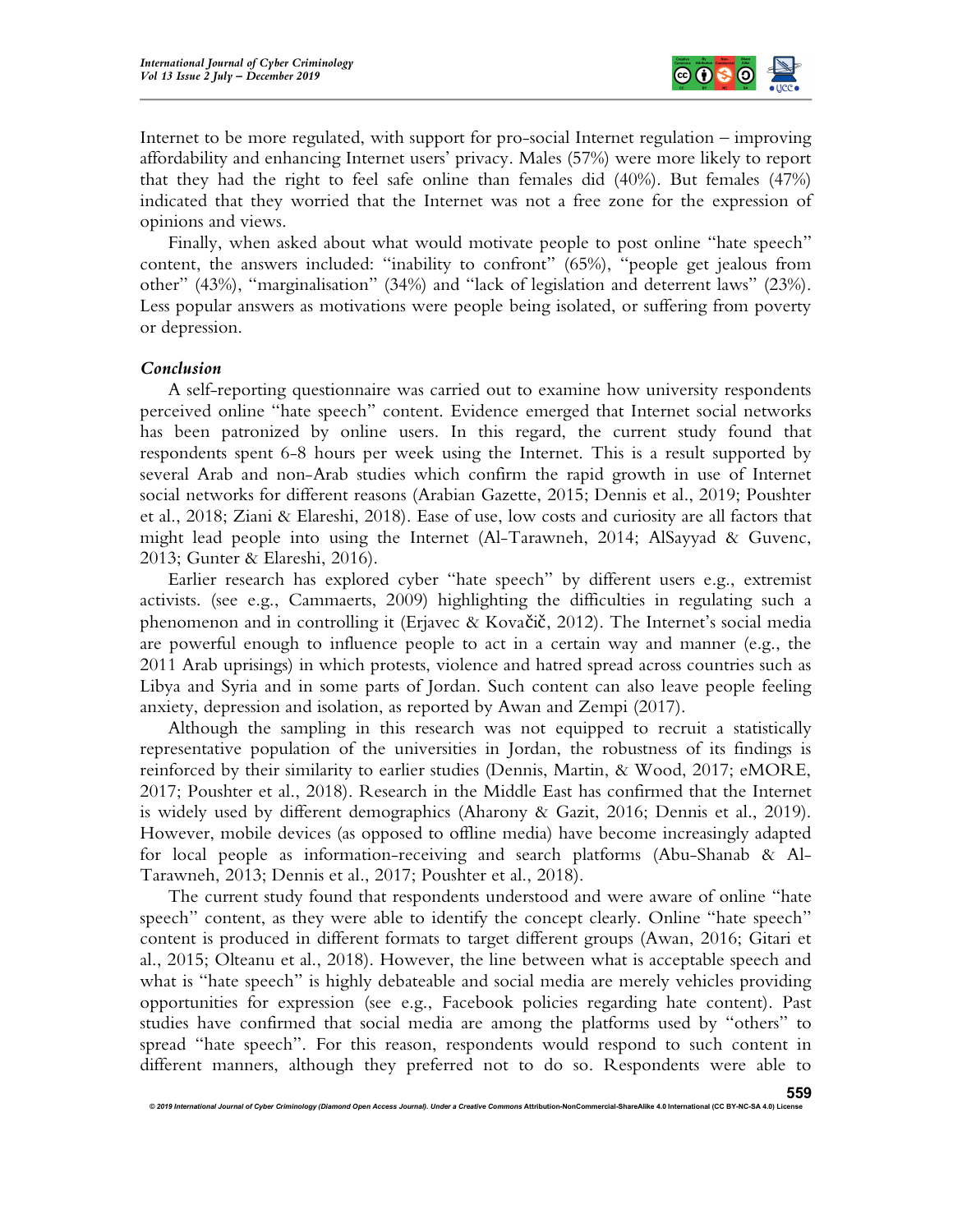highlight those more likely to be targeted with "hate speech" content. This is worth investigating further, especially in terms of how people view refugees, the homeless and foreign employees.

This paper contributes to the online "hate speech" discourse examining students' perceptions. The analysed data highlights the need for an improved dialogue between different stakeholders in Jordan in order to ensure a safe sphere for everyone. For all their potential for hate speech, social-media sites provide a space for expression and for access to information that is much freer than ever before. Any attempt at regulating such content must consider the fact that the right to free speech, in terms of saying something to which "others" will vehemently object, is one of the foundations of an open society (Elsayed-Ali, 2018). Strategies for confronting online "hate speech" in Jordan would include changing the online culture through educating users in terms of online activities, providing clear information and tackling such content with the support of law-enforcement authorities.

# Funding

This research did not receive any specific grant from funding agencies in the public, commercial, or non-profit sectors.

#### References

- Abu-Shanab, E. A., & Al-Tarawneh, H. A. (2013). How Jordanian youth perceive social networks influence? Computer Science and Information Technology, 1(2), 159-164. https://doi.org/10.13189/csit.2013.010213
- ADL. (2016). Myths and facts about Muslim people and Islam. Retrieved from http://www.adl.org/education-outreach/curriculum-resources/c/myths-and-factsabout-muslim.html?referrer=https://www.google.co.uk/#.V43-8uswiUk.
- Aharony, N., & Gazit, T. (2016). The importance of the Whatsapp family group: An exploratory analysis. Aslib Journal of Information Management, 68(2), 174–192. https://doi.org/10.1108/AJIM-09-2015-0142
- Al-Rawi, A. (2019). Mobile news apps as sites of transnational ethnic mediascapes. The Journal of International Communication, 1–19. doi:10.1080/13216597.2019.1678506
- Al-Rawi, A., & Fahmy, S. (2018). Social media use in the Diaspora: The case of the Syrian community in Italy. In K. H. Karim & A. K. Al-Rawi (Eds.), *Diaspora and* media in Europe : migration, identity, and integration (pp. 71–96). Palgrave Macmillan.
- Al-Sharafat, S. (2018). Assessing Jordan's national strategy to combat violent extremism. Retrieved from https://www.washingtoninstitute.org/fikraforum/view/assessingjordans-national-strategy-to-combat-violent-extremism.
- Al-Tarawneh, H. (2014). The influence of social networks on students' performance. Journal of Emerging Trends in Computing and Information Sciences, 5(3), 200–205.
- AlSayyad, N., & Guvenc, M. (2013). Virtual uprisings: On the interaction of new social media, traditional media coverage and urban space during the "Arab Spring." Urban Studies Journal Foundation, 1–17. doi:10.1177/0042098013505881
- Arabian Gazette. (2015). Social media in the Arab world. Retrieved from http://www.arabiangazette.com/social-media-in-the-arab-world-2015-report.
- Associated Press. (2016, February 26). Zuckerberg on refugee crisis: "Hate speech has no place on Facebook." The Guardian. Retrieved from

onal Journal of Cyber Criminology (Diamond Open Access Journal). Under a Creative Com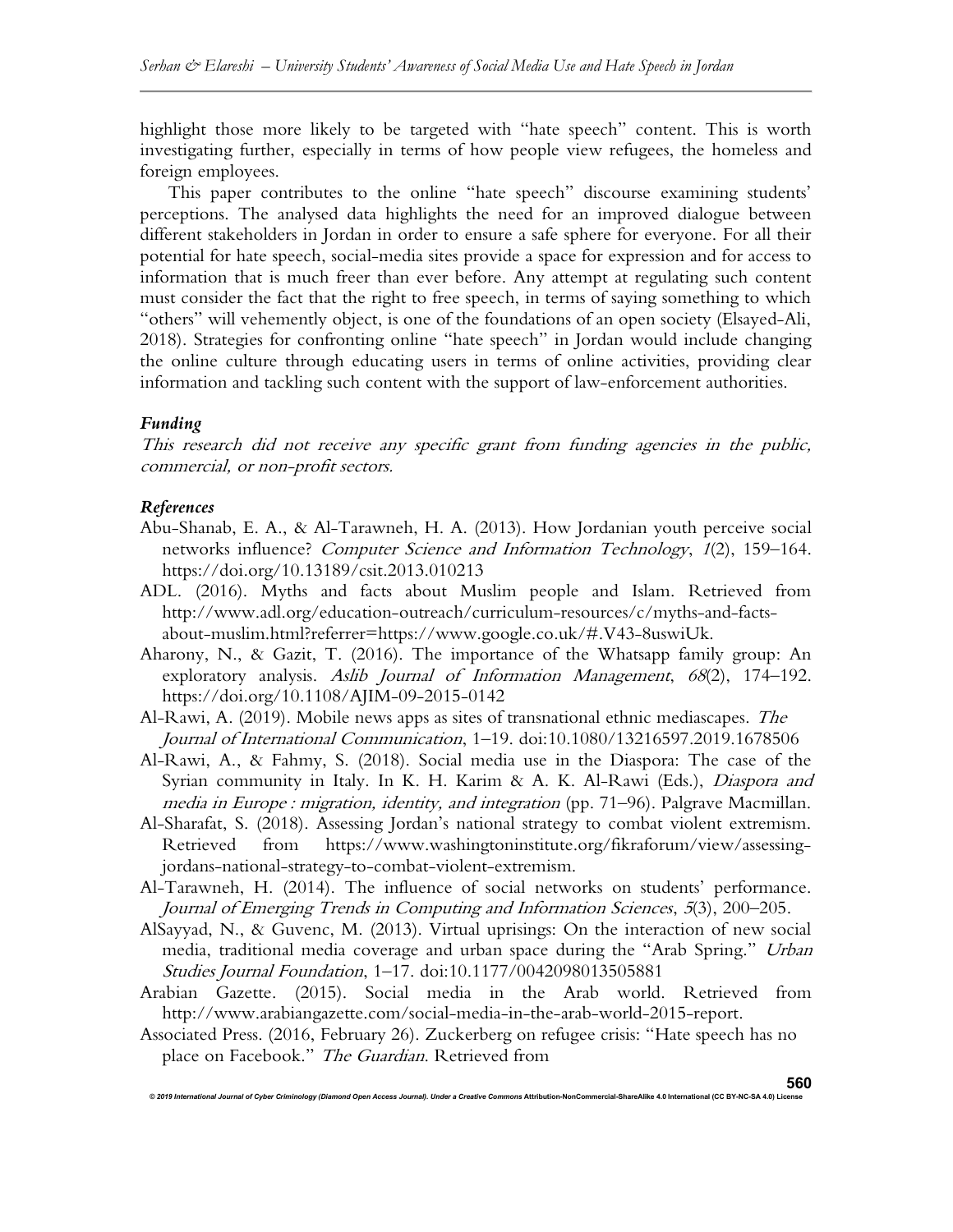

https://www.theguardian.com/technology/2016/feb/26/mark-zuckerberg-hatespeech-germany-facebook-refugee-crisis.

- Awan, I. (2016). Islamophobia on social media: A qualitative analysis of the facebook's walls of hate. International Journal of Cyber Criminology, 10(1), 1-20. doi:10.5281/zenodo.58517
- Awan, I. (2017). Cyber-Extremism: Isis and the Power of Social Media. *Society*, 54(2), 138–149. doi:10.1007/s12115-017-0114-0
- Awan, I., & Zempi, I. (2017). 'I will blow your face off—virtual and physical world anti-Muslim hate crime. *British Journal of Criminology*, 57(2), 362–380. doi:10.1093/bjc/azv122
- Bulbul, A., Kaplan, C., & Ismail, S. H. (2018). Social media based analysis of refugees in Turkey. In CEUR Workshop Proceedings.
- Cammaerts, B. (2009). Radical pluralism and free speech in online public spaces: the case of North Belgian extreme right discourses. International Journal of Cultural Studies, <sup>12</sup>(6), 555–575. doi:10.1177/1367877909342479
- Dekker, R., Engbersen, G., Klaver, J., & Vonk, H. (2018). Smart refugees: how Syrian asylum migrants use social media information in migration decision-making. Social Media and Society, 4(1), 1–11. doi:10.1177/2056305118764439
- Dennis, E., Martin, J., & Hassan, F. (2019). Media use in the Middle East 2019: A sevennation survey. Retrieved from

https://www.researchgate.net/publication/337674188%0AMedia

- Dennis, E., Martin, J., & Wood, R. (2017). Media use in the Middle East: A seven-nation survey. Retrieved January 23, 2018, from http://mideastmedia.org/survey/2017/
- Di Gennaro, C., & Dutton, W. (2006). The internet and the public: Online and offline political participation in the United Kingdom. Parliamentary Affairs, 59(2), 299–313.
- Elsayed-Ali, S. (2018). Commentary: How to stop social media from supercharging hate speech. Reuters. Retrieved from https://www.reuters.com/article/us-elsayedalihatespeech-commentary/commentary-how-to-stop-social-media-from-supercharginghate-speech-idUSKCN1G72UU
- eMORE. (2017). An overview on hate crime and hate speech in 9 EU countries towards a common approach to prevent and tackle hatred. Retrieved from https://www.emoreproject.eu/wp-

content/uploads/2017/11/Emore\_CountryReport\_Nov17web.pdf.

- Erjavec, K., & Kovačič, M. P. (2012). "You Don't Understand, This is a new war!" Analysis of hate speech in news web sites' comments. Mass Communication and Society, 15(6), 899-920. doi:10.1080/15205436.2011.619679
- Facebook. (2019). Community standards. Retrieved from https://www.facebook.com/communitystandards/
- Gitari, N., Zuping, Z., Damien, H., & Long, J. (2015). A Lexicon-based approach for hate speech detection. International Journal of Multimedia and Ubiquitous Engineering, 10(4), 215–230. doi:10.14257/ijmue.2015.10.4.21
- Gunter, B., & Elareshi, M. (2016). Introduction. In B. Gunter, M. Elareshi, & K. Al-Jaber (Eds.), Social media in the Arab world: Communication and public opinion in the Gulf states (pp. 1–24). London, UK: I.B Tauris Publishers.
- Hall, N. (2013). Hate crime. Cullompton: Willan Publishing.

© 2019 International Journal of Cyber Criminology (Diamond Open Access Journal). Under a Creative Commons Attribution-NonCommercial-ShareAlike 4.0 International (CC BY-NC-SA 4.0) Licen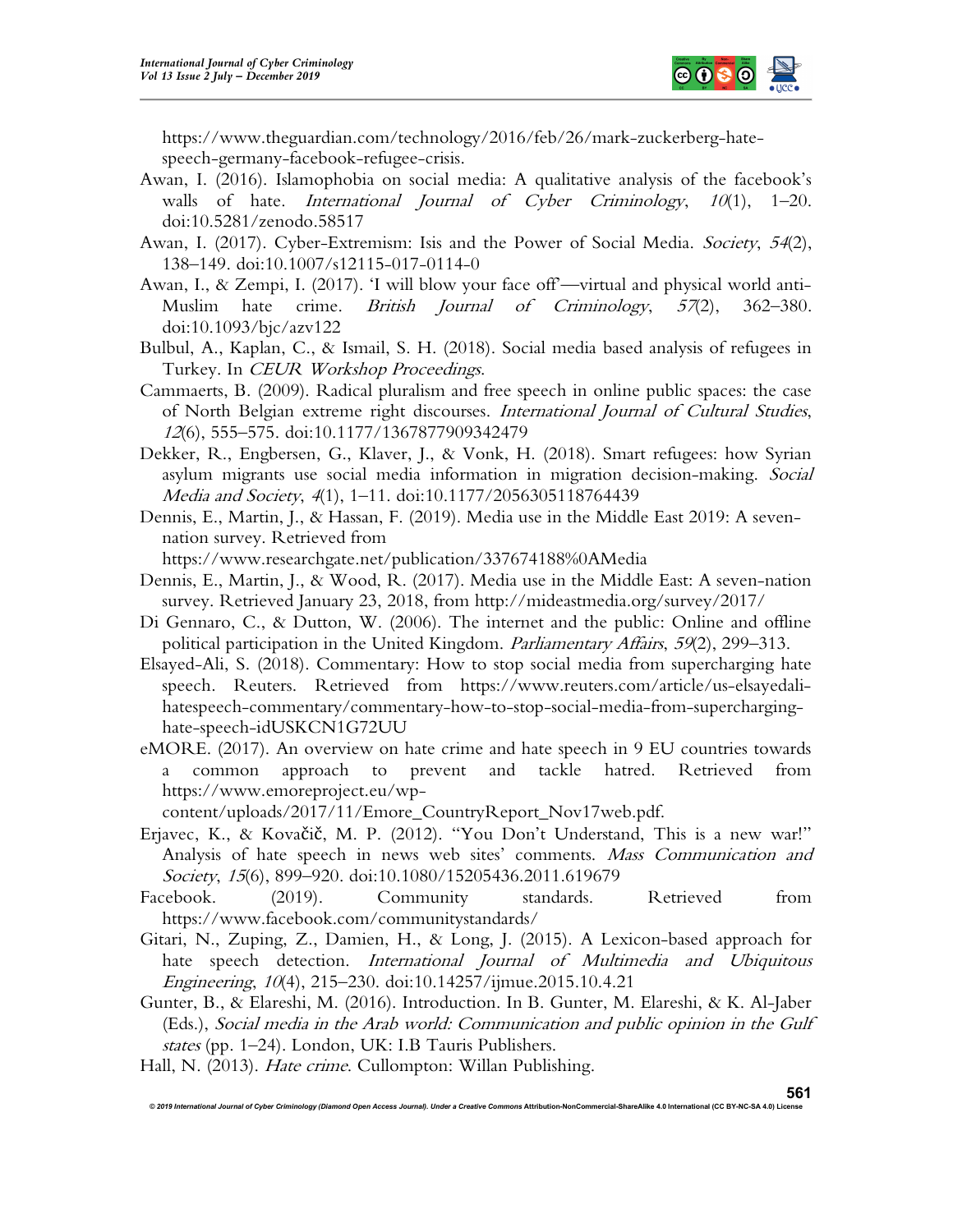- Hootsuite. (2019). Digital 2019 Jordan (January 2019). Retrieved February 20, 2020, from https://www.slideshare.net/DataReportal/digital-2019-jordan-january-2019-v01
- Ibrahim, D. (2010). The framing of Islam on network news following the September 11th attacks. The International Communication Gazette, 72(1), 111–125. doi:10.1177/1748048509350342
- Ingber, S. (2019, March 27). Facebook to start removing content promoting White nationalism and separatism. Retrieved from https://www.npr.org/2019/03/27/707258353/facebook-bans-white-nationalism-andseparatism-content-from-its-platforms.
- JT. (2018, December 26). ICT, Internet usage among Jordanian households increases ministry. Jordan Times. The Jordan Times. Retrieved from https://jordantimes.com/news/local/ict-internet-usage-among-jordanian-householdsincreases-—-ministry
- Kottasová, I. (2017). EU gives Facebook, Twitter final warning on hate speech. Retrieved from http://money.cnn.com/2017/09/28/technology/hate-speech-facebook-twittereurope/index.html.
- Kowalski, R. M., Limber, S., & Agatston, P. W. (2012). Cyberbullying: bullying in the digital age (2nd ed.). Sussex, UK: Wiley-Blackwell.
- Lee, D. (2013). Facebook bows to campaign groups over "hate speech." Retrieved from https://www.bbc.com/news/technology-22701082.
- Littler, M., & Feldman, M. (2015). Tell MAMA reporting 2014/2015: Annual monitoring, cumulative extremism, and policy implications. Retrieved from https://www.tellmamauk.org/wp-content/uploads/pdf/Tell MAMA Reporting 2014- 2015.pdf.
- London To Hate Crime. (2016, May 15). The Pyramid of hate. Retrieved from https://londonhatecrimeblog.wordpress.com/2016/05/15/the-pyramid-of-hate.
- Mill, J. S. (1978). On liberty. Indianapolis, IN: Hackett.
- Mondal, M., Silva, L. A., & Benevenuto, F. (2017). A measurement study of hate speech in social media. In HT 2017 - Proceedings of the 28th ACM Conference on Hypertext and Social Media (pp. 85–94). Association for Computing Machinery, Inc. doi:10.1145/3078714.3078723
- Oboler, A. (2013). Islamophobia on the internet: The growth of online hate targeting Muslims. Retrieved from http://ohpi.org.au/attacking-the-anzacs-on-facebook.
- Olteanu, A., Castillo, C., Boy, J., & Varshney Kush. (2018). The effect of extremist violence on hateful speech online. In In Twelfth International AAAI Conference on Web and Social Media. Retrieved from

```
https://www.aaai.org/ocs/index.php/ICWSM/ICWSM18/paper/viewPaper/17908.
```
- Potok, M. (2017). The year in hate and extremism. Retrieved from https://www.splcenter.org/fighting-hate/intelligence-report/2017/year-hate-andextremism.
- Poushter, J., Bishop, C., & Chwe, H. (2018). Social media use continues to rise in developing countries but plateaus across developed ones digital divides remain, both within and across countries. Retrieved from www.pewresearch.org.
- Ramirez, E. (2003). The impact of the internet on the reading practices of a university community: the case of UNAM. In Proceedings of the World Library and Information